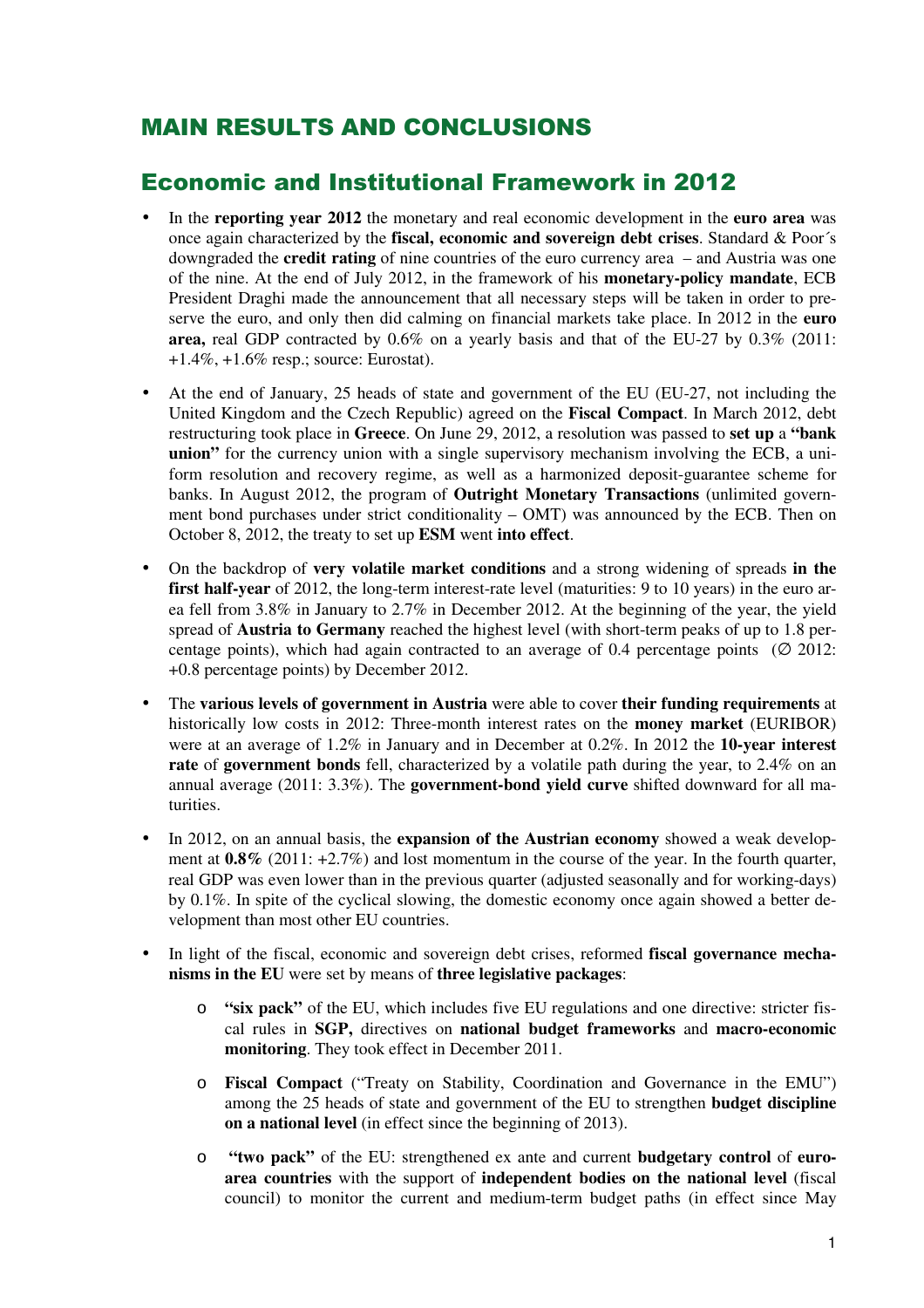2013).

- Particular emphasis should be put on the following aspects of the **"six pack of the EU"**:
	- o Within the preventative arm of the SGP, budget rules on the **structural budget deficit** (structural deficit reduction of 0.5% of GDP p.a.) and the **expenditure rule** (real expenditure growth below that of the potential growth rate) complement each other. If **revenue elasticity** is **less than 1** (as, for example, is normally the case in Austria), it can be assumed that the **structural budget rule** is predominantly binding.
	- o Applying the **debt rule** excluding stock-flow adjustments does not normally require any additional need for consolidation **if** the **adjustment path to achieve MTO** according to EU directive requirements is **adhered to** and the **nominal GDP** expands by at least 3% per year.
	- o **Complying with fiscal requirements** is to be accelerated by a stronger **automatic process** (EC proposal in connection with sanctions becomes effective unless the Council opposes it by a qualified majority) and by a **schedule tightening of the procedure** in cases of excessive deficit.
	- o **Minimum standards for fiscal architecture in the EU member states** (among other things, more transparency in the budget management of public units and units with close government ties, national fiscal rules, budget frameworks with a planning horizon of at least three years, national monitoring and coordinating mechanisms) are to be implemented on a national level by the end of 2013.
	- o In case of **exceptional occurrences** that have a significant impact on government finances, stipulations take effect in all fiscal EU requirements that allow **a temporary deviation from budget rules**.
- The **Fiscal Compact** provides for **translating essential elements** of the **SGP into national law** and **tightened** the regulations of the **"six pack"** mainly to the extent that limiting the mediumterm objective (MTO) to a **structural** budget deficit rate of **0.5% of GDP** and translating **the Fiscal Compact into national law** – **preferably** on the **constitutional level** – **became obligatory**. Adoption of the Fiscal Compact is a prerequisite for making use of the permanent rescue package ESM.
- The **"two pack" of the EU** regulates the coordination and monitoring of **national budget processes of euro-area countries**:
	- o The first regulation includes provisions **on general-government budget planning** (e.g. **uniform timeframes** for publishing national budget plans as well as their evaluations by the European Commission). Additionally, by the end of October 2013, **independent national bodies** ("**fiscal council**") are to be set up to **monitor compliance with numerical fiscal rules on the national level** (including ensuring independent macroeconomic and budget forecasts and the evaluation of compliance with fiscal rules).
	- o The second regulation provides for **strengthened** economic and budgetary **monitoring of the crisis countries in the euro area** by the European Commission (among other things, a quarterly report of the respective member countries on developments in the financial system including results of stress tests and sensitivity analyses).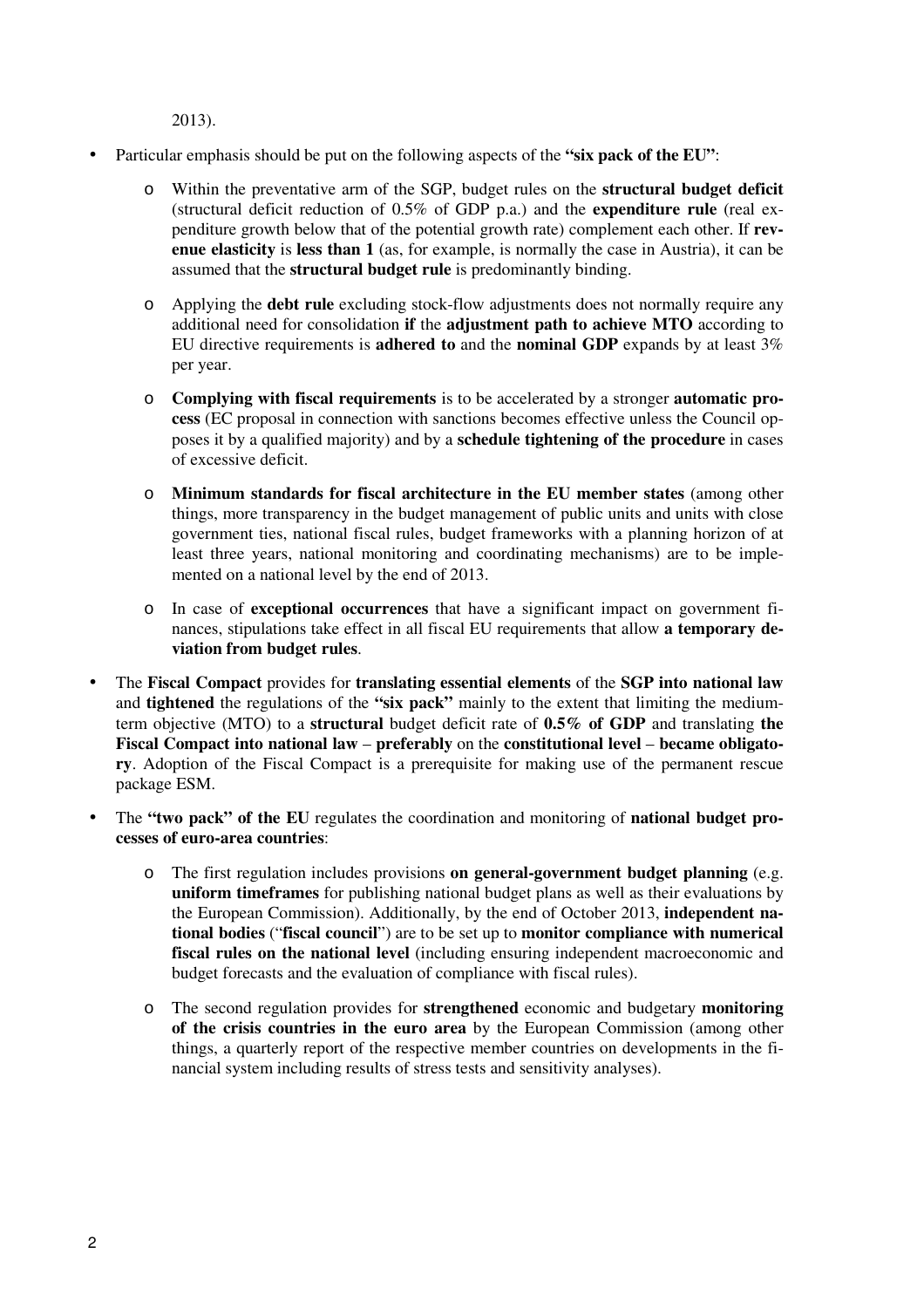# The Fiscal Position of Austria in 2012 according to Maastricht

#### Budget Development of the General Government

- In spite of the **weak economy** (real GDP 2012: +0.8%) **in the reporting year 2012**, the set **medium-term consolidation path of Austria**, which provides for a balanced budget of the general government by 2016, was **surpassed**. The **budget deficit of the general government** did not increase **in 2012** and was 2.5% of GDP. The **deviation** between the estimated results of **September 2012** (–3.1% of GDP) and the **preliminary results of March 2013** (–2.5% of GDP) was due to a deviation of about 40% on the federal level (including social security funds) and about 60% on the provincial and local-government level.
- As a result of the economic slowdown in the year under review, the **cyclical components of the budget** showed a slight negative value (of –0.3% of GDP according to the Stability Program of April 2013). Additionally, **one-off measures** (mainly expenditures to restructure Austrian banks minus the ex ante income tax on private pension insurance) caused a considerable increase (0.8% of GDP) in the budget deficit. The **structural budget deficit of Austria** in 2012 (cyclically adjusted and excluding one-off effects) was thus only 1.4% of GDP.
- On an international comparison in 2012, at 2.5% of GDP, Austria's budget deficit according to Maastricht was clearly below the average values of the EU (EU-27: 4.0% of GDP and Euro-17 countries: 3.7% of GDP). In 2012, in addition to Austria, five other member states achieved the fiscal criterion of 3% of GDP (Germany, Estonia, Luxemburg, Finland, Italy); in 2012 Germany even achieved a slight budget surplus.
- Legislators passed **two stability acts** in 2012 that included comprehensive **expenditure and revenue measures**. The First Stability Act 2012 contained changes in tax law that already generated additional revenues in the year under review. The Second Stability Act 2012 contained consolidation measures that will become effective starting with 2013.
- In 2012, at EUR 6.4 billion or 4.4%, the **growth** of all **revenues of public budgets** was **substantial** and in spite of the weak economy significantly above the **long-term average** (20-year average: +3.2% p.a.). In Austria – in contrast to other countries in the euro area – the level of public revenues before the crisis was again surpassed as early as 2010 and in 2012 reached EUR 150.9 billion. **Discretionary additional revenues** were mainly the result of the ex ante income tax on private pension insurance, elimination of energy tax rebates for services companies in 2011, the agreed-upon special contribution to the bank stability levy (until 2017) in the course of the aid measures for the Österreichische Volksbanken-Aktiengesellschaft (ÖVAG) and anticipatory and one-off effects of the land-transfer tax.
- The medium-term **revenue growth of the government** from 2008 to 2012 was on average 2.5% p.a., with a decrease of 2.0% in 2009. However, from **2010 to 2012** growth **increased dramatically** at 4.7% p.a. (10-year average: 3.4% p.a.; 20-year average: 3.2% p.a.).
- In 2012 **the tax revenue of the government** (ESA 95 basis) expanded by a total of EUR 3.8 billion or 4.7% on the previous year. The greatest increase was due to **direct taxes** (ESA 95- Code D5; 2012: +5.5%). In particular, **payroll tax** (including the one-off effect of the ex ante income tax on private pension insurance: +8.6%) had a dynamic development. But also the amount of revenue from **corporation tax** (+4.5%) and from the **bank stability levy** (including the new special contribution  $+14.3\%$ ) showed a brisk rise. Additionally there was also a marked increase in **indirect taxes** in 2012 (+4.0%).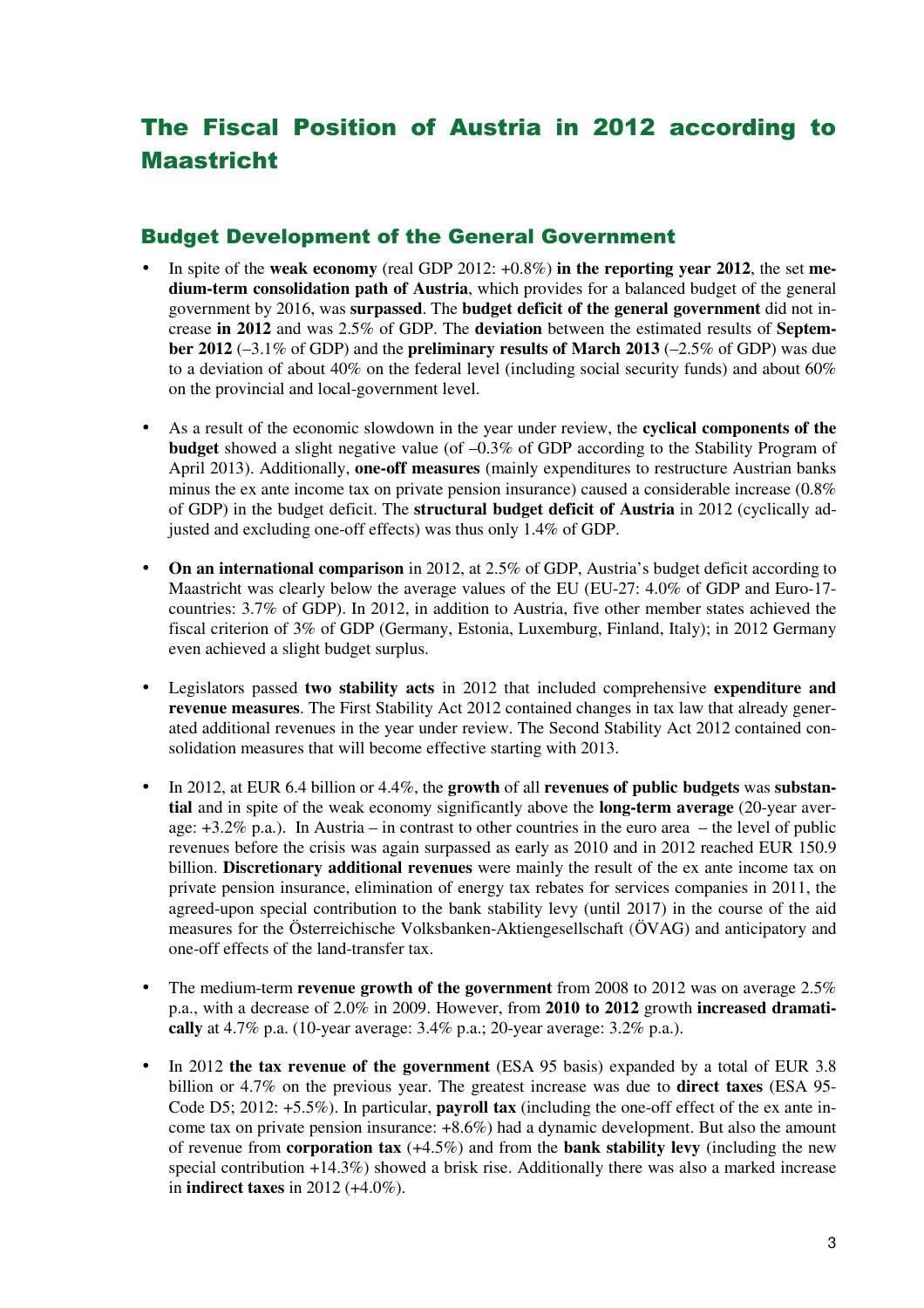- On an **international comparison** in 2012 with a **tax rate** of 44.3% of GDP (including imputed social security contributions and EU contributions) Austria ranked well above the **Euro-17- and EU-27-averages** of 41.6% and 40.7% of GDP (Source: European Commission, May 2013). Of the 27 EU countries only Denmark (49.1% of GDP), Belgium (47.5% of GDP), France (47.1% of GDP) and Sweden (44.8% of GDP) recorded higher tax rates.
- In 2012 **total expenditures of all public budgets** reached a volume of EUR 158.6 billion and thus were EUR 6.8 billion or 4.4% above the previous year's level. This sharp increase (20-year average: +3.0% p.a.) was due to **higher crisis-related supporting measures to restructure Austrian banks,** which, at EUR +2.1 billion, accounted for approximately one-third of expenditure growth in 2012. If the expenditures for the bank sector are not taken into account, government expenditures in the year under review, with an increase of 3.1% on a time comparison, showed growth that was only slightly above average.
- In 2012 once again **nationalized or partially nationalized banks** made use of the federal government's aid measures in accordance with the **Financial Markets Stability Act (**Finanzmarktstabilitätsgesetz) (Kommunalkredit Austria AG, Hypo Alpe-Adria-Bank International AG, Österreichische Volksbanken AG). Also the province of Tirol provided aid to the Hypo Tirol Bank (expenditures for banks 2012: EUR 3.1 billion: 2011 EUR 1.0 billion). At the same time **revenues** from the **bank package** (dividend payments on participation capital, fees for guarantees) decreased slightly to EUR 0.5 billion (2011: EUR 0.6 billion). There were no **repayments of participation capital.** In addition to these payments for aid measures specifically for banks as of January 1, 2011, the **stability levy for banks** (2012: EUR 0.6 billion including a special contribution) was introduced as a general crisis contribution.
- The **cost-cutting efforts** of all levels of government were reflected in the **personnel and material expenditures** in 2012. At a price-increase rate of 2.6% (HICP) and of 2.2% (GDP deflator), **intermediate consumption** rose on a comparison with the previous year by 2.2% and **compensation of employees** by 2.6%. Consolidation measures included a slight **reduction in employment** and **special funding forms**, such as **leasing** and **investive non-government expenditures**.
- Also in the period 2008 to 2012, **personnel expenditures** of the government (compensation of employees) showed a below-average increase of 2.8% p.a. to most recently 18% of total expenditures. In this category expenditures of the government for the **education system** were the dominant factor at almost 40%, followed by **general administration** at 19%.
- In 2012 **above-average expenditure increases** were evident in addition to the crisis-related expenditures for banks in the form of capital transfers (+6.1%) – mainly in the areas of **subsidies**  (+5.5%); funding of **provincial hospitals** seems to be responsible for this increase.
- Within the period 2008 to 2012 **transfers to market producers** (subsidies and capital transfers according to ESA 95) with a most recent share of 13% of total expenditures showed the sharpest increase of 5.5% p.a. on average. In recent years, the cause was (deficit-relevant) **grants to banks** within the framework of the Austrian aid measures. The largest expenditure areas within this category were **health care** (mainly the in-patient sector; provincial hospitals) and **transport** (enterprises of the provincial and local governments with close government ties).
- The main ESA 95 subcomponent, **monetary social benefits to private households**, with a most recent share of 37% of government expenditure volume, increased at an above-average rate of 3.7% p.a. in the years 2008 to 2012. In this category of monetary transfer benefits, in particular **pension payments** and government **unemployment benefits** rose sharply. As early as 2012, pension payments accounted for 66% and benefits in the framework of unemployment for 6.2% of monetary transfers of the government (2008: 65%, 5.2% resp.).
- The dynamics of **social payments in kind to private households** (mainly **home-attendance care** and **health care**) with an expenditure share of 11% leveled off. While increases in the years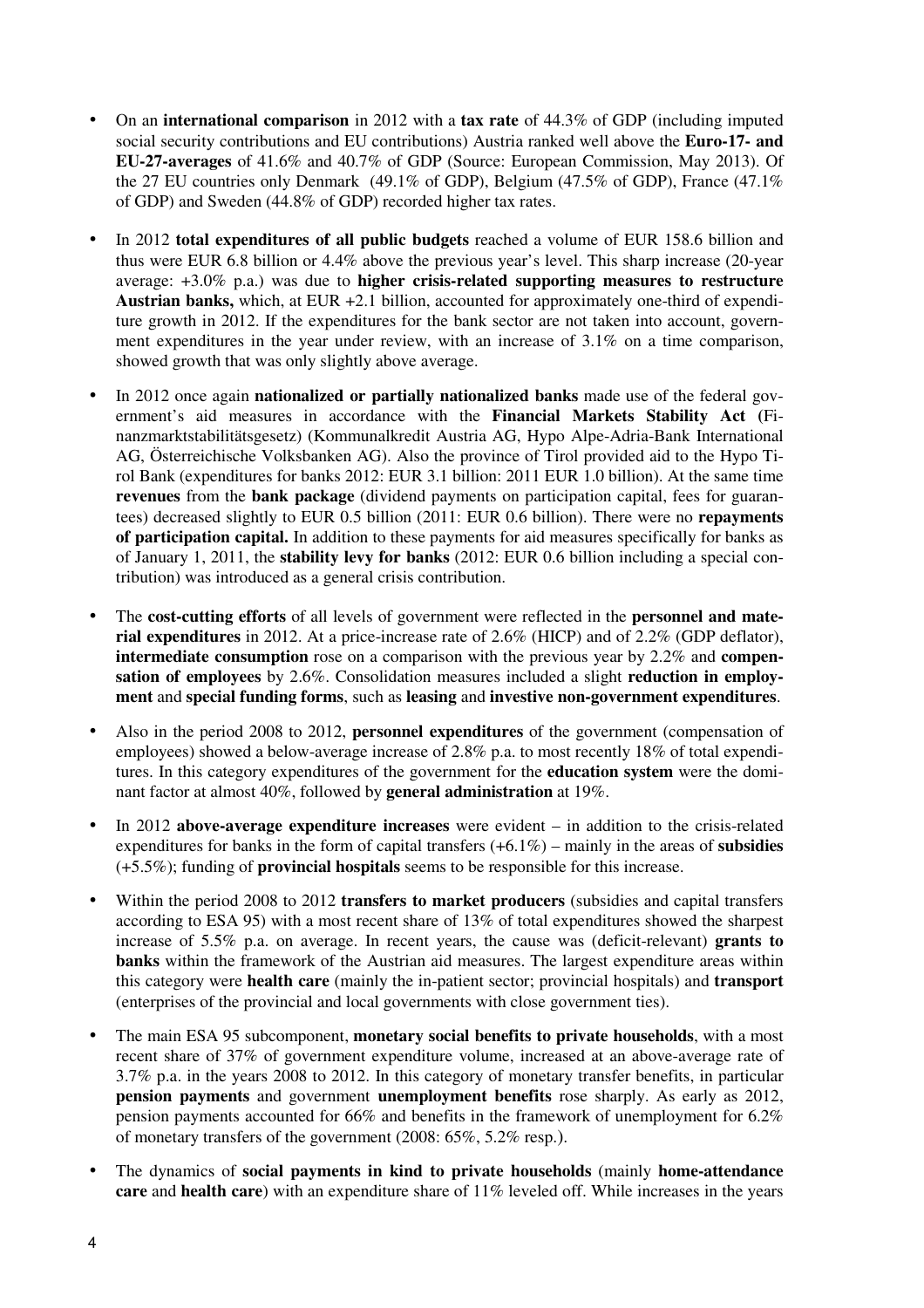before 2008 of more than 6% p.a. were recorded, the expenditure rise in 2009 and 2010 decreased to about 2% and in 2011 and 2012 stood at 4.2%. Cost-cutting measures (mainly in the area of medicinal products) and lowering the VAT rate for medicinal products (to 10%) as of 2009 reduced the expenditure dynamics temporarily. A comprehensive **structural reform of the health system** including the extramural area was resolved at the end of 2012 and introduced and, according to expectations, should lead to a **maximum expenditure development on the level of the nominal GDP increase**.

- For years **direct expenditures of the government for investments** have been extremely low, in particular as a result of **spin-offs** (e.g. the motorway operator ASFINAG, the Federal Real Estate Company (BIG), fee-based municipal services, hospitals, public utilities companies, real-estate companies, etc.) but also due to **special funding** (e.g. leasing). At the end of 2012, the **leasing volume** of the public (especially real-estate leasing used by the provinces) is likely to have reached a scale of at least EUR 4.6 billion (end of 2011: EUR 5.0 billion). Also the (revised) recording of the Austrian Federal Railways (ÖBB) infrastructure investments is not reflected as government gross investments, but mainly in transfers (2012: capital transfers of approximately EUR 1.4 billion). Additionally, infrastructure investments on the municipal level are carried out by local-government owned real estate enterprises in the corporate sector (Hauth/Grossmann 2011/12). In 2012 the amount in the **expenditure category for gross capital formation based on ESA 95** was at a level of only EUR 3.0 billion.
- At an average of 3.3% p.a. the **medium-term growth of the total expenditures of all public budgets** in Austria in the years 2008 to 2012, which are attributed to the financial, economic and government debt crisis are slightly below 3.6% p.a., which is the 10-year average. The **nominal GDP** increase in the years 2008 to 2012 was 2.3% p.a. on average, and the increase in the years 2003 to 2012 was 3.6% p.a.

#### Sub-sectorial Budget Developments<sup>1</sup>

- The fiscal position of the **provincial and local government** levels improved in 2012, while the budget deficit of the **federal government** rose on the previous year: The budget deficit on the federal level rose in the reporting year 2012 to 2.6% of GDP and that of the provincial level (not including Vienna) fell to 0.1% of GDP. There was even a slight surplus of 0.1% of the budget balance on the **local level**. **Social security funds** also recorded a slight budget surplus in 2012.
- This differing budget development among the various levels of government was mainly due to the previously mentioned **additional expenditures of the federal government** (bank packages) **caused by the crisis.** In 2012 on the **provincial and local government levels**, the moderate expansion of expenditure (2.0%) was accompanied by considerable additional revenues (e.g. increase of shared federal government revenues, interim settlement of shared revenues, fee increases in Vienna).
- The **consolidation success** (improvement in the fiscal balance) on the provincial level in 2012 measured on the number of inhabitants was most obvious in Carinthia (EUR 242 per capita), followed by Burgenland (EUR 210 per capita) and Vorarlberg (EUR 195 per capita). The highest **per capita budget deficit** in the year under review was recorded in Styria (EUR 198), followed by Salzburg (EUR 143) and Lower Austria (EUR 129).
- In making sectorial analyses of the government, in general it needs to be taken into consideration that the sectors are dependent on **the institutional and legal circumstances** (task allocation, taxation competences, fiscal equalization regulations) within the public sector. There are three points to be mentioned for the year 2012: firstly the transfer of the legislative and implementation powers regarding the **provincial long-term care allowance** to the federal government, resulting in savings of the provinces and local governments, as the compensation payable to the federal government was frozen to the amount of their annual expenditure of 2010, secondly the phased

 $\overline{a}$ 

<sup>1</sup> The data reflect preliminary results for the year 2012 as of March 2013.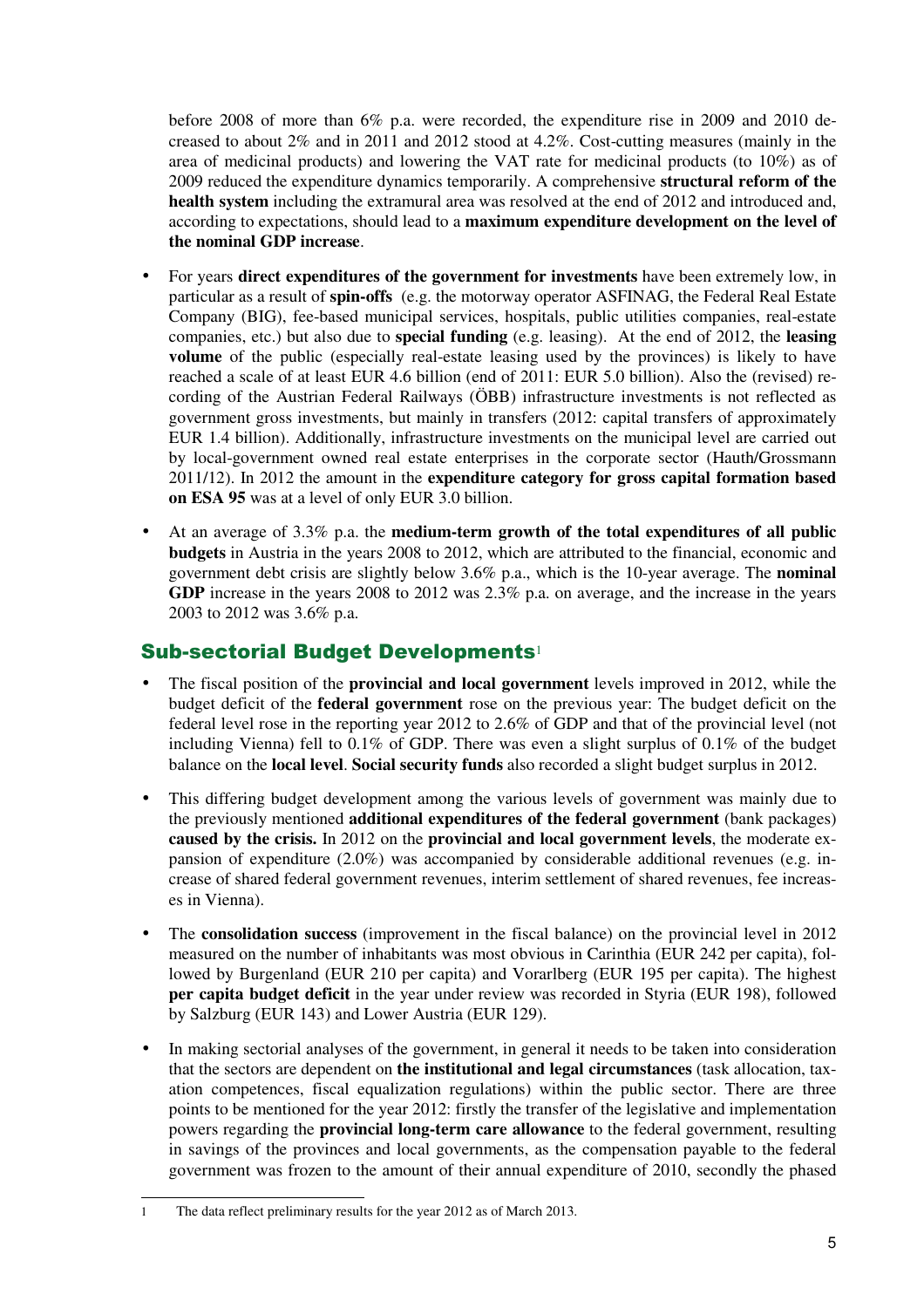increase in the federal-government **grant** for the **long-term care fund** to the provinces (to net EUR 233 million until 2016), thirdly the increase and the extension of the **earmarked subsidy** of the federal government to the local governments for **child care** until 2014, which is co-financed by the provincial governments in the same amount.

#### Public Debt and Structure of Creditors

- The **public debt of Austria according to Maastricht** reached EUR 227.4 billion or 73.4% of GDP at the end of 2012 (end of 2011: 217.9 billion EUR or 72.5% of GDP). The debt expansion in the year under review was EUR 9.6 billion or 0.9 percentage points of GDP and was considerably higher than the deficit of the general government at EUR 7.7 billion. **Debt-increasing ef**fects came to bear that are not reflected the government's net borrowing (stock-flow adjustments), mainly on the **federal government level** due to **international measures to stabilize the euro** in the amount of EUR 4.6 billion.
- The **debt level** that resulted from the measures of the **Austrian bank package** (participation capital, holdings) amounted to a total of EUR 8.7 billion at the end of 2012. Additionally, since 2008, **European aid measures** (loans granted to Greece, EFSF rerouting, ESM capital) have raised the debt level of the federal government in the form of **stock flow adjustments** by a further EUR 6.7 billion.
- A higher **primary surplus** than EUR 0.2 billion (not including stock-flow effects) would have been required in the year under review in order to **stabilize the public debt rate** (debt-increasing interest effect: 3.6%; debt-reducing growth effect: 3.1%). Economic growth that is above the average interest rate of the public debt is an **exception** for the first time in over 20 years and is not even a matter of course in the case of an extremely low market interest-rate level, as is the true at present.
- The **creditor structure of the public debt** in Austria is dominated by the **federal debt**, which accounts for almost 90% of the total public debt according to Maastricht. In 2012 the **share of foreign debt** decreased slightly and was 73.6% at the end of the year 2012. **Domestically,** in 2012, the Austrian **banking sector** became slightly more significant as creditor of the public debt (end of 2012: 14%). **Private investors** (companies and private households) held about EUR 1.5 billion of the total public debt through direct ownership of securities or federal treasury bills and continued to play a subordinate role in the financing of the state.
- **On an international comparison**, at the end of 2012, at 73.4%, the public debt of Austria was below the average values of the EU (EU-27: 86.9% of GDP; Euro-17: 92.7% of GDP) but considerably higher than the EU maximum limit of 60% of GDP.

### Financial Debt of the Federal Government

- In the federal budget estimate 2013, the **overall target** for the **debt management of the federal government** was stated as "providing the required funding with a **risk-averse focus** at costs **for medium to long-term funding** that are as **low** as possible". According to the Federal Budget Act 2013 (Bundeshaushaltsgesetz) targets are to be defined for each subdivision.
- On January 13, 2012, the **rating agency Standard & Poor´s** (S&P) downgraded the long-term country ratings of nine countries of the euro area (**among them also Austria**) – on the backdrop of increasing risk premiums. Austria **still** has the **best creditworthiness rating** with **other significant rating agencies** (including Fitch und Moody´s).
- **Demand** for debt instruments of the **Republic of Austria** (and by means of intergovernmental funding, for provinces as well) was consistently **brisk** in 2012 in spite of difficult conditions on the financial markets. At times Austria was even able to sell its **money market instruments** at **negative interest rates**.
- At the **end of 2012** the **adjusted federal government debt** (not including own holdings of fed-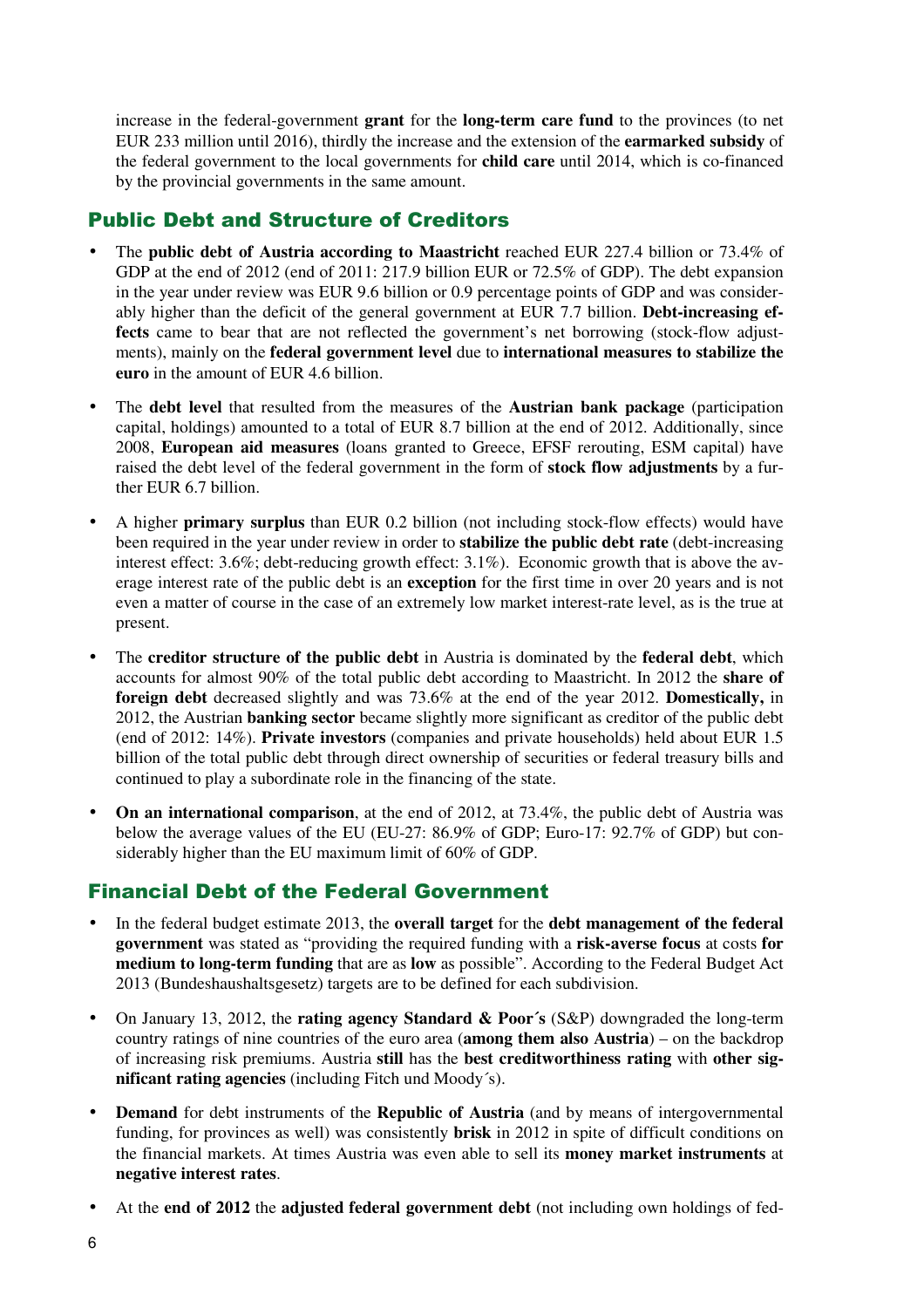eral securities) reached the amount of EUR 189.6 billion or 61.2% of GDP (end of 2011: EUR 183.2 billion or 60.9% of GDP). By the end of 2012, liabilities with **exchange rate risks,** taking account of derivative transactions (foreign exchange forward transactions, swaps), had been eliminated entirely. The **federal government debt** accounted for about 83% of the total public debt according to Maastricht at the end of 2012.

- The portfolio of **federal loans receivable** (after swaps) from the **provinces** (Burgenland, Carinthia, Lower Austria, Upper Austria, Salzburg, Vienna) rose by a total of EUR 0.5 billion to EUR 8.0 billion in 2012. This form of funding covered approximately **60%** of the total recorded **financial debt of the provinces including Vienna** in administrative terms (preliminary figure at the end of 2012: EUR 13 billion).
- The risk averse orientation of the federal government was mainly obvious in the **interest and maturity structure** of the federal government debt: At the end of 2012, the adjusted debt (after swaps) showed a long remaining term to maturity of 8.5 years and 96% of the liabilities have fixed interest rates. As of the end of 2012 the **effective duration** reached the value of 6.9 (end of 2011: 6.4) and thus was at the upper end of the range determined in autumn 2011 of 5.0 to 7.0.
- In 2012, at EUR 26.3 billion the **funding volume (federal government gross borrowing)** turned out to be higher than in the previous year (2011: EUR 18.9 billion). **Euro government bonds with very long terms** of up to **50 years** and an average time to maturity of 16.1 years (2011: 11.5 years) constituted the main source of finance also in 2012. Federal bond issues reached a share of 81% of total gross borrowing (taking account of swaps).
- The **interest servicing of the federal government** (**including miscellaneous expenditures**) amounted to a total of EUR 6.6 billion in 2012 and was EUR 0.2 billion less than the previous year's value, as a result of **above-par issues** (2011: EUR 6.8 billion). As even in the previous years, the amount was considerably less than in the federal budget estimate. The **net lesser amount in interest servicing** in comparison with the **budget estimate** (differing amount 2012: EUR 1.4 billion) contributed by more than one-third to the lesser net deficit of the federal government in the amount of EUR 3.3 billion.
- **Parameters on the budgetary burden of the interest servicing** of the federal government show the following: The **interest-to-net-tax ratio of the federal government** (interest payments including miscellaneous expenditures measured against the net tax revenue of the federal government) was 15% in 2012 and the **interest-servicing ratio of the federal government** (table 29) was 2.1% of GDP.
- According to the **Federal Budget Estimate 2013**, payments for interest (including miscellaneous costs) will amount to a **total** of EUR 6.5 billion. A considerably higher amount of EUR 7.3 billion for 2013 was estimated in the **operating budget** for the **period-adjusted interest servicing**  of the federal debt, as the revenues from above-par issues will only have a marginal effect in this connection.

## Conclusions and Outlook

- In spite of the weak economy and higher additional expenditures for banks as a result of the crisis, **in 2012, the year under review,** Austria more than **adhered to** its **moderate consolidation course**, which provides for a balanced public budget by 2016. Based on improved basic data for 2012, the medium-term **consolidation path** was **not tightened**.
- The extremely **low market interest-rate level** supports the **current** and in combination with the **risk-averse focus of the debt management of the federal government** (long duration, high fixed-interest component) – the **medium-term consolidation path** of Austria. However, in general it is to be noted that debts should be repeatedly refinanced (at the current market interest-rate level) unless there is a reduction in debt (in absolute terms).